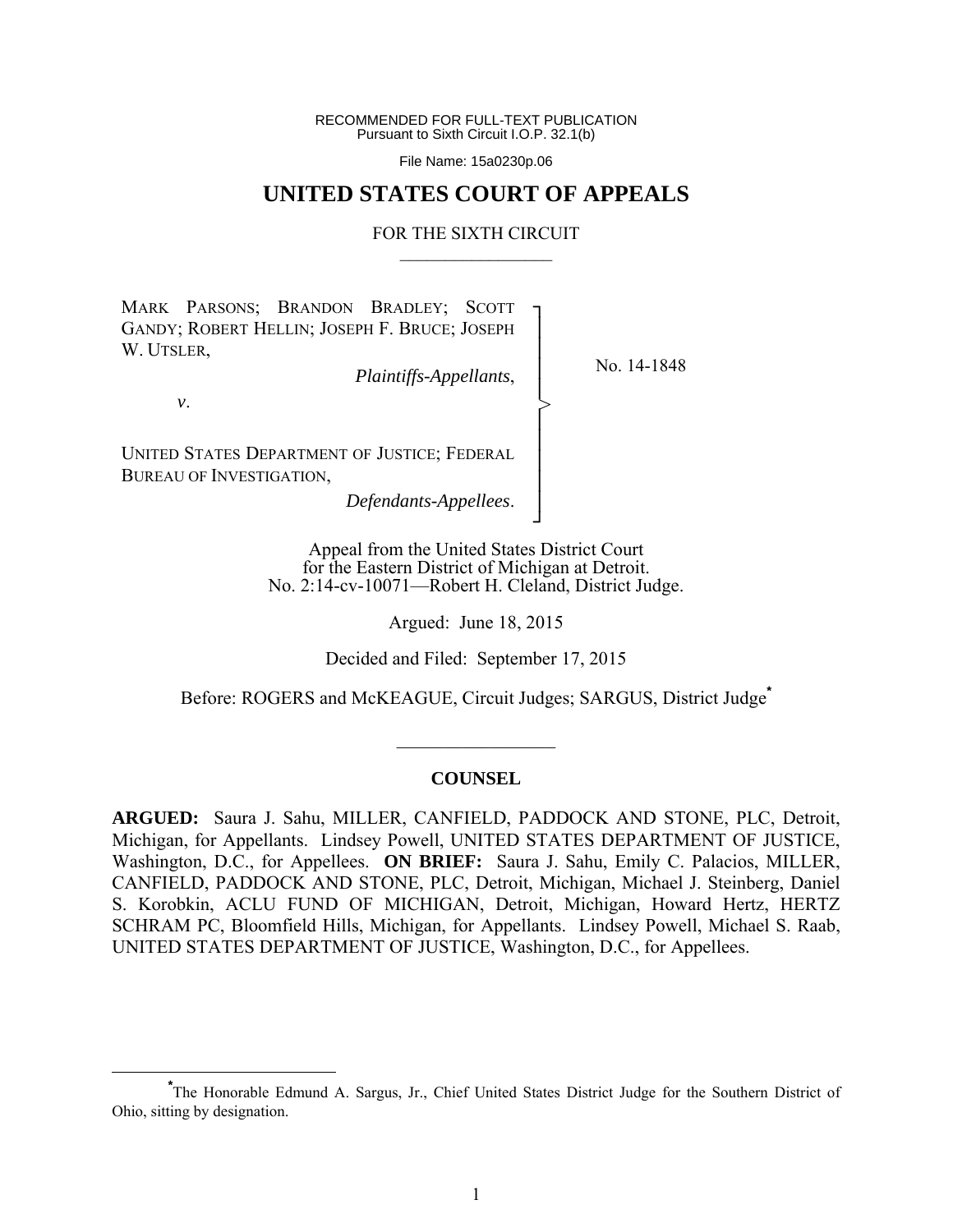# **OPINION**

 $\frac{1}{2}$ 

 $\frac{1}{2}$ 

SARGUS, District Judge. Plaintiffs appeal the district court's dismissal of this action for lack of standing. We REVERSE and REMAND.

### **OVERVIEW**

 This is a case about fans of the Insane Clown Posse, who call themselves "Juggalos," and their ability to bring a lawsuit against government law enforcement agencies for alleged violations of their constitutional rights. The Insane Clown Posse is a commercially successful musical art group whose fans self-identify as "Juggalos." Juggalos are easily spotted because they frequently display, on person or property, insignia representative of the band. In 2011, the National Gang Intelligence Center—an informational center operating under the Federal Bureau of Investigation—released a congressionally-mandated report on gang activity that included a section on Juggalos. The report identified Juggalos as a "hybrid gang" and relayed information about criminal activity committed by Juggalo subsets. Plaintiff-Juggalos allege that they subsequently suffered violations of their First and Fifth Amendment constitutional rights at the hands of state and local law enforcement officers who were motivated to commit the injuries in question due to the identification of Juggalos as a criminal gang. Plaintiffs filed suit against the Department of Justice and Federal Bureau of Investigation under the Administrative Procedure Act and the Declaratory Judgment Act. The district court dismissed for lack of standing. For the reasons that follow we **REVERSE** the dismissal and **REMAND** the case for consideration of Defendants' Fed. R. Civ. P. 12(b)(6) arguments.

#### **I. BACKGROUND**

### **A. Factual Background**

Because this case is before us on a motion to dismiss, we "must accept as true all material allegations of the complaint, and must construe the complaint in favor of the complaining party." *Kardules v. City of Columbus*, 95 F.3d 1335, 1346 (6th Cir. 1996) (quoting *Warth v. Seldin*, 422 U.S. 490, 501 (1975)). When considering whether pleadings make out a justiciable case for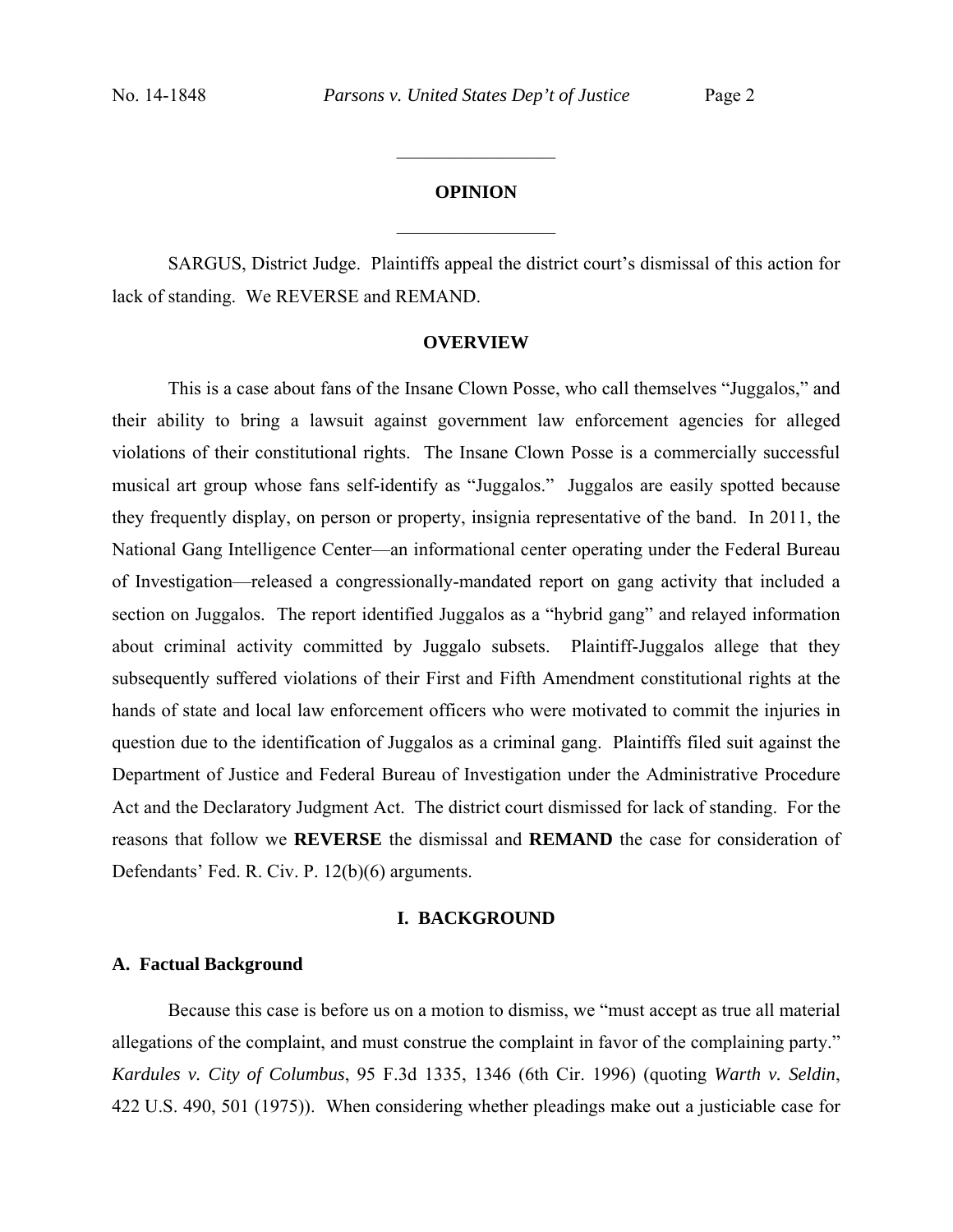want of standing, our analysis must be confined to the four corners of the complaint. *Id*. at 1347 n.4.

#### **1. Musical Group ICP and Juggalos**

The Insane Clown Posse ("ICP") is a musical group formed in 1991 and based in Farmingham Hills, Michigan. The group is well known for elaborate live performances and has enjoyed substantial commercial success. ICP's songs "often use harsh language and themes" that deal with social, political, religious or counter-cultural issues. (R. 1 ¶ 22). Specifically, ICP's music ranges from songs with "hopeful, life-affirming themes about the wonders of life and the support that Juggalos give to one another," to "horrorcore hip hop"—music that "uses very harsh language to tell nightmare-like stories with an underlying message that horrible things happen to people who choose evil over good." (*Id*. ¶ 3).

Members of ICP's dedicated musical fan base—fans of ICP and other bands on ICP's independent record label, Psychopathic Records—are widely known as "Juggalos." "As an expression of their identity, Juggalos often obtain and display distinctive tattoos of ICP and Psychopathic Record art and icons. They also wear and otherwise display ICP art, symbols and insignia on their clothing and other personal belongings." (*Id*. ¶ 24). These displays of identity include the practice of painting their faces to look like clowns and often incorporate the "hatchetman" logo—a distinctive Juggalo symbol.

Plaintiffs self-identify as Juggalos. "Juggalos gather and associate with each other to listen to ICP's music, to share ideas surrounding the music, to express their support of or interest in the ideas that ICP expresses through its music, to express their affiliation with ICP and the artists on its record label, and to express their affiliation with one another." (*Id*. ¶ 25).

# **2. Defendants and the National Gang Intelligence Center**

 Defendant Department of Justice ("DOJ") is a department of the United States government. Defendant Federal Bureau of Investigation ("FBI") is an agency housed within the DOJ. In 2005, Congress directed the U.S. Attorney General, through Public Law 109-162, 119 Stat. 2960, to "establish a National Gang Intelligence Center ('NGIC') and gang information database to be housed at and administered by the [FBI] to collect, analyze, and disseminate gang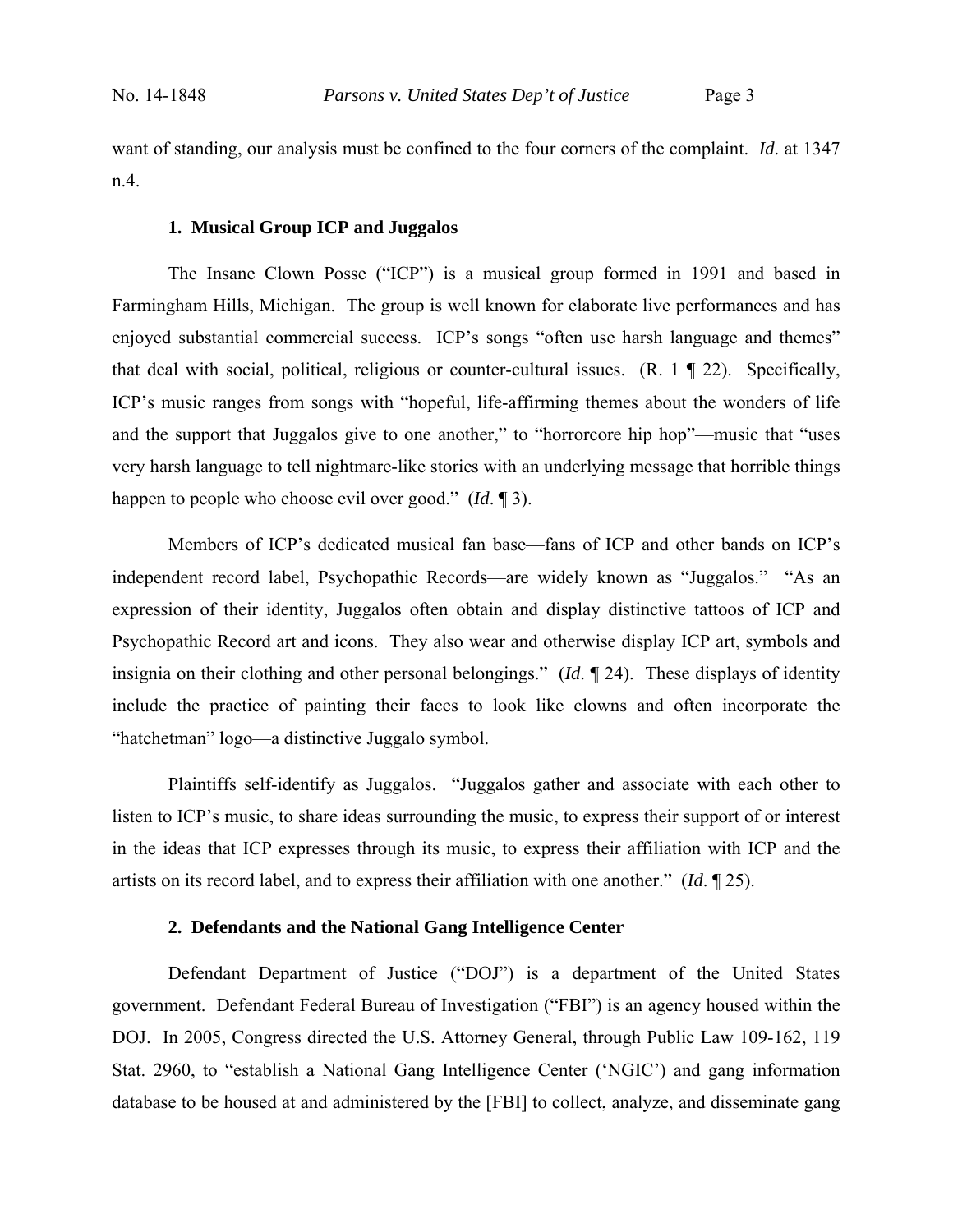activity information from the FBI, the Bureau of Prisons, the Drug Enforcement Administration, other federal agencies, and state and local law enforcement, prosecutors, and correctional officers." (*Id*. ¶ 100). In the same federal statute, Congress directed the NGIC to make the information available to federal, state and local law enforcement agencies, among others. The statute also directed the NGIC to annually submit a report to Congress on gang activity. "The DOJ promptly established the Center in response to Congress's direction and . . . the FBI has administered the Center since its inception." (*Id*. ¶ 101).

 In 2011, the NGIC published its 2011 National Gang Threat Assessment (the "2011 NGIC Report," or "Report"), in which the NGIC summarized and reported information it had collected and analyzed in relation to gangs. "According to the [NGIC], the [2011 NGIC Report] 'supports [DOJ] strategic objectives 2.2 (to reduce the threat, incidence, and prevalence of violent crime) and 2.4 (to reduce the threat, trafficking, use and related violence of illegal drugs).'" (*Id*. ¶ 121). The 2011 NGIC Report "is based on federal, state, local, and tribal law enforcement and corrections agency intelligence . . . ." (*Id.* at ¶ 122). From its publication through at least the time of the filing of the Complaint in this case, the 2011 NGIC Report has been available to the general public on the NGIC website. *See* https://www.fbi.gov/statsservices/publications/2011-national-gang-threat-assessment.

 In the 2011 NGIC Report, Juggalos are classified as a "loosely-organized hybrid gang." (*Id*. ¶ 132). The Report defines hybrid-gangs as "non-traditional gangs with multiple affiliations" that "are adopting national symbols and gang members often crossover from gang to gang." (*Id*. ¶ 131). The Report further states the following:

- "Many Juggalo subsets exhibit gang-like behavior and engage in criminal activity and violence."
- "Most crimes committed by Juggalos are sporadic, disorganized, individualistic, and often involve simple assault, personal drug use and possession, petty theft and vandalism."
- "A small number of Juggalos are forming more organized subsets and engaging in more gang-like criminal activity, such as felony assaults, thefts, robberies, and drug sales."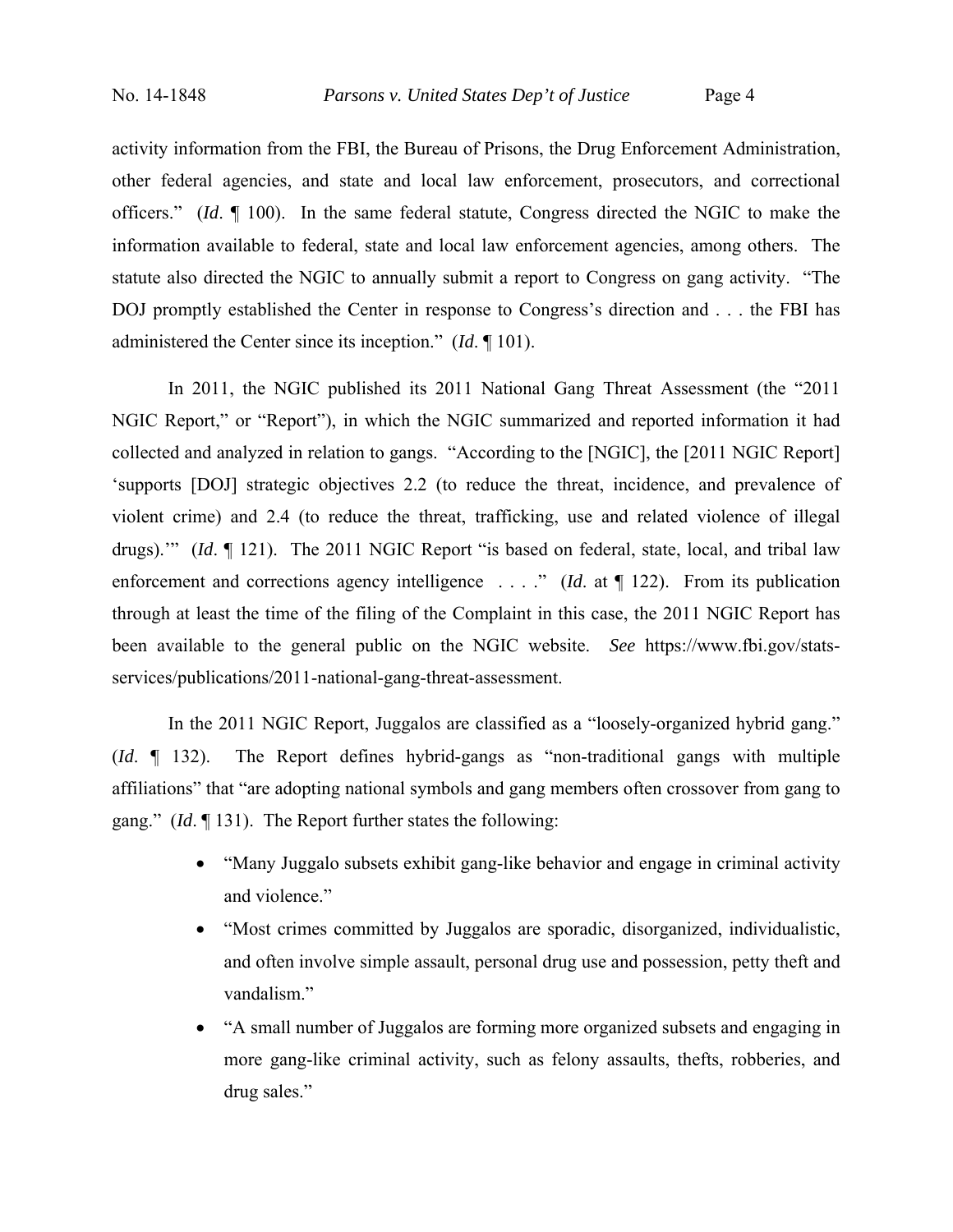"Juggalos' disorganization and lack of structure within their groups, coupled with their transient nature, makes it difficult to classify them and identify their members and migration patterns."

(*Id*. ¶ 140). The Report also notes that Arizona, California, Pennsylvania and Utah are the only states officially recognizing Juggalos as a gang, but that Juggalo gang-related criminal activity is reported in other states.

# **3. Plaintiffs' Alleged Injuries**

# **a. Plaintiff Mark Parsons ("Parsons")**

 On July 9, 2013, Parsons was riding with a driver-trainee in a semi-truck on an interstate freeway outside Knoxville, Tennessee for his small trucking business, entitled "Juggalo Express LLC." The side of Parsons' truck was decorated with a large, visible ICP "hatchetman" logo. (*Id*. ¶¶ 31-34). Parsons and the trainee pulled into the bypass lane of a weigh station, where a Tennessee State Trooper ordered them to stop and park for a safety inspection. Once they parked, the State Trooper approached Parsons and asked if he was a Juggalo. (*Id*. ¶¶ 34-37). The State Trooper indicated that he detained Parsons for an inspection due to the hatchetman logo on the truck. He then indicated that he considered Juggalos to be a criminal gang because of the DOJ's designation. (*Id*. ¶¶ 38-39).He proceeded to detain and question Parsons about whether he had any axes, hatchets or other similar instruments in the vehicle. He searched the vehicle and continued to question Parsons for about an hour, during which time he did not find any weapons or contraband and did not issue a ticket or a citation to Parsons. (*Id*. ¶¶ 40-41).

## **b. Plaintiff Brandon Bradley ("Bradley")**

Bradley has been detained numerous times by law enforcement officers in California due to visible Juggalo insignia on his person or clothing. In September 2012, a Citrus Heights, California Police Officer in a patrol car stopped Bradley while he was biking. Bradley's Juggalo tattoos were visible and he was wearing a Juggalo merchandise T-shirt. (*Id*. ¶¶ 47-48). The officer detained Bradley for fifteen minutes while questioning him about being a Juggalo. (*Id*. ¶ 52). "Later, an ex-Citrus Heights Police Officer told Bradley that the ex-officer heard about the above encounter" and also told Bradley "the tattoos are gang-affiliated." (*Id*. ¶ 54).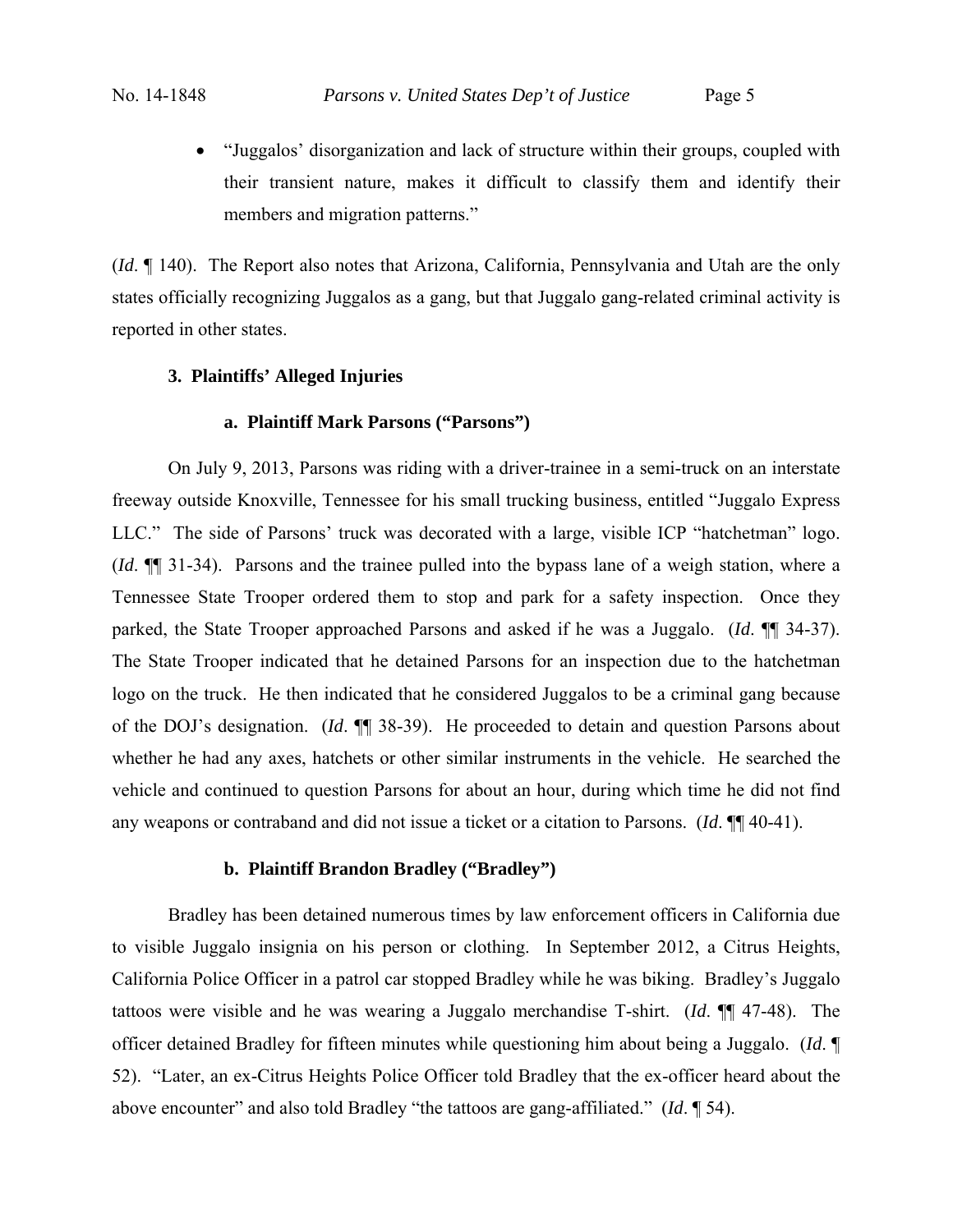In October 2012, Bradley was stopped by a deputy from the Sacramento Sheriff's Department while walking across a street in downtown Sacramento. Bradley was wearing a shirt bearing ICP-related insignia and some of his tattoos were visible. After confirming Bradley selfidentified as a Juggalo, the deputy asked to see Bradley's identification. (*Id*. ¶¶ 55-60). The deputy took Bradley's identification and ICP-themed wallet, ran a background check on Bradley and detained and questioned Bradley for "a substantial amount of time, during which the deputy accused Bradley of being in a gang because he was a Juggalo. The deputy stated that to be a Juggalo is to be a gang member. The deputy also asked Bradley about his ICP-related tattoos."  $(Id. \P\P\ 60-63).$ 

In January 2013, Bradley was walking while wearing an ICP jacket with a large red "hatchetman" insignia on the back. Two police officers pulled up in a cruiser and stopped him. They told Bradley they noticed his jacket with the "hatchetman" insignia and ordered him to stand in front of a guardrail with his back to them so they could take pictures of it. They also took photographs of his face and his tattoos. (*Id*. ¶¶ 64-70). The officers "interrogated Bradley about his status as a Juggalo and about whether he was a gang member." (*Id*. ¶ 71).

## **c. Plaintiff Scott Gandy ("Gandy")**

 Gandy has large ICP-related tattoos on his chest. (*Id*. ¶ 79). In 2012, Gandy visited an Army recruiting office where he was asked if he had any tattoos. (*Id*. ¶¶ 78, 80). Upon displaying his tattoos, Gandy was told by the Army's recruiting Sergeant that Juggalos "were on the federal government's gang list." The Sergeant said that he "considered Gandy's Juggalo tattoos to be gang-related" and then "questioned Gandy about whether he was a gang member." (*Id*. ¶¶ 81-82). "The Sergeant instructed Gandy that he must remove or permanently cover his Juggalo tattoos or the Army would immediately deny his recruitment application." (*Id*. ¶ 83). As a result of this instruction, Gandy went through the painful and costly procedure of covering his Juggalo tattoos with other tattoos. He returned to the recruitment office, showed the Sergeant his new tattoos and received approval for his application to be considered. However, Gandy was ultimately denied a position. (*Id*. ¶¶ 86-88).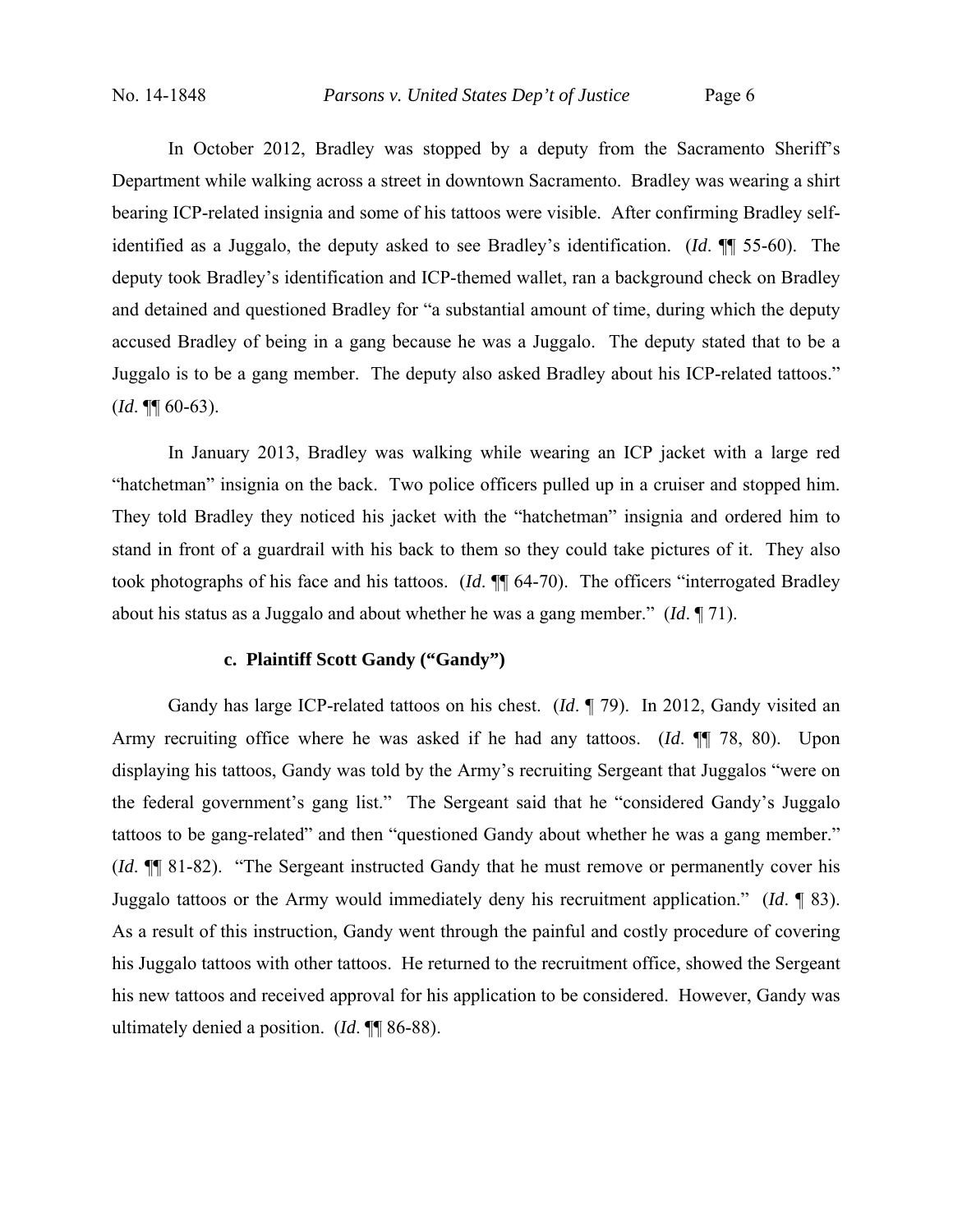### **d. Plaintiff Robert Hellin ("Hellin")**

 Hellin has visible ICP-related tattoos. (*Id*. ¶ 92). He enlisted in the Army in 2008 and is currently a corporal. (*Id*. ¶ 91). Hellin believes that, because of the Juggalo gang designation, his identity as a Juggalo "places him in imminent danger of suffering discipline or an involuntary discharge from the Army." (*Id*. ¶ 93).

## **e. Plaintiffs Joseph Bruce ("Bruce") and Joseph Utsler ("Utsler")**

 Bruce and Utsler are members of ICP. (*Id*. ¶ 94). In August 2012, they contracted with AEG Live to perform at the Royal Oak Music Theater in Royal Oak, Michigan for their annual musical event known as "Hallowicked," to be held in October 2012. On October 8, 2012, the Royal Oak Music Theater cancelled Hallowicked without prior notice. (*Id*. ¶¶ 96-97). "After discussions with AEG Live and Royal Oak Music Theater, ICP's record label discovered that the Royal Oak Police Department asked the Royal Oak Music Theater to cancel the event. When asking the Royal Oak Music Theater to cancel the Hallowicked event, the Royal Oak Police Department cited the federal Juggalo gang designation." (*Id*. ¶¶ 98-99).

#### **B. Procedural Background**

Plaintiff-appellants Parsons, Bradley, Gandy, Hellin, Bruce, and Utsler (the "Juggalos") filed suit against the DOJ and FBI (the "Agencies") asserting claims under the Administrative Procedure Act ("APA") and various constitutional provisions.<sup>1</sup> Specifically, the Juggalos allege that the 2011 NGIC Report violated their rights under the First and Fifth Amendments to the U.S. Constitution (Claims 1-3), was arbitrary and capricious (Claim 4), and failed to observe procedures required by law (Claim 5). The Juggalos also seek relief under the Declaratory Judgment Act ("DJA") (Claim 6).

 The Agencies moved to dismiss the complaint on April 9, 2014, arguing, under Fed. R. Civ. P. 12(b)(1) and 12(b)(6), that the Juggalos lacked constitutional standing and also had failed to state a claim.

<sup>&</sup>lt;u>1</u> <sup>1</sup>The Juggalos bring their first five claims under the Administrative Procedure Act. Their first three claims specifically state First and Fifth Amendment violations.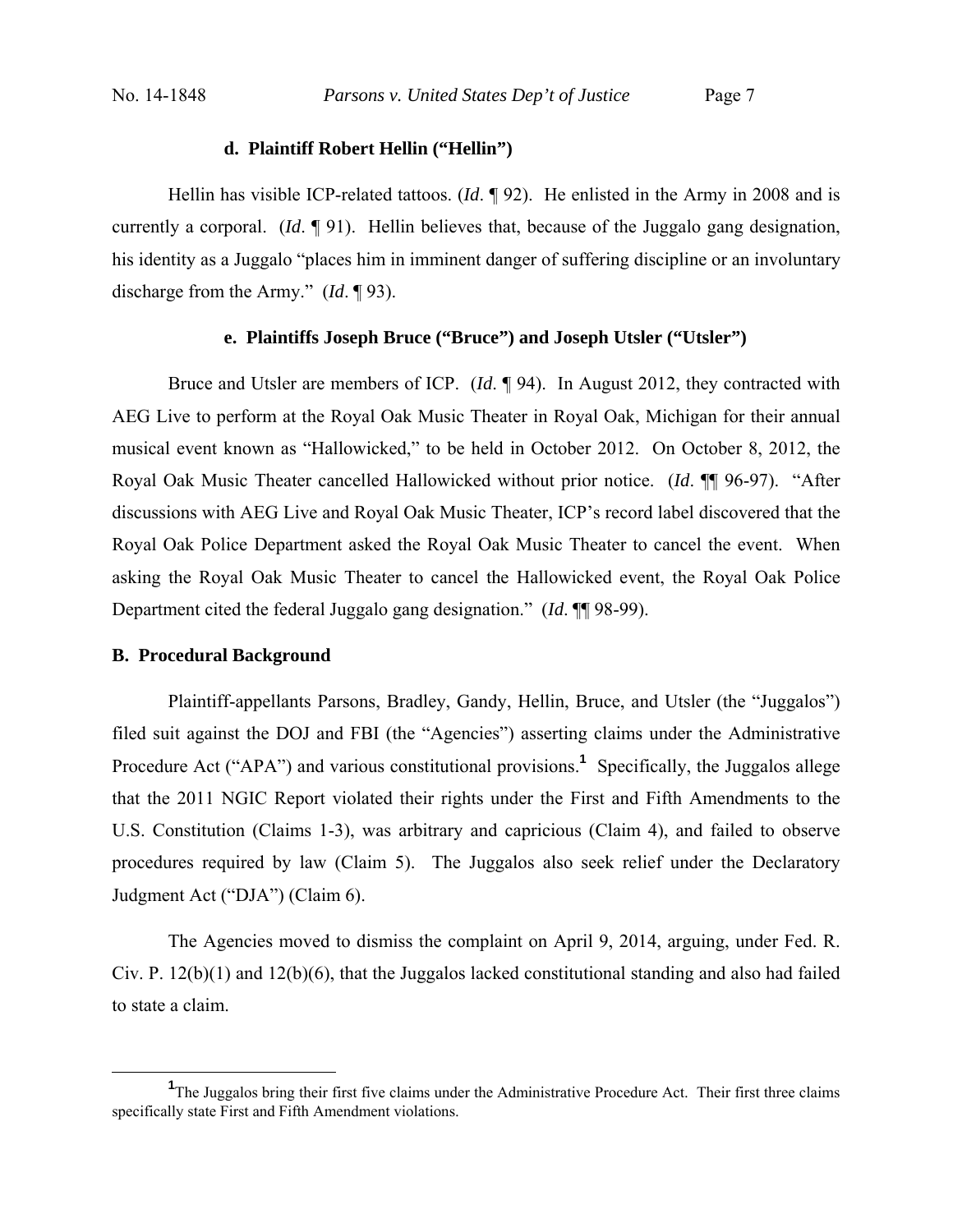In June 2014, the district court granted the motion to dismiss based on the Juggalos' failure to satisfy the requisite three-part test for standing: (1) injury in fact; (2) causation; and (3) redressability. The district court held that Hellin had not demonstrated an injury in fact because he failed to allege any injury he had suffered. His fears that the Army might take action against him at some point in the future did not demonstrate that injury existed or was fairly impending. As for the remaining five plaintiffs, the district court found that causation and redressability were not satisfied because their alleged injuries were independent actions taken by third-parties who were not before the court. The district court also held that the Juggalos had forfeited an argument that they had standing to assert the DJA claim even in the absence of standing to assert their other claims. Having reached the dispositive standing issue, the court did not consider the Agencies' failure to state a claim argument.

# **II. ARTICLE III STANDING**

Motions to dismiss for lack of standing are reviewed *de novo*. *Miller v. Cincinnati*, 622 F.3d 524, 531 (6th Cir. 2010).

"The threshold question in every federal case is whether the court has the judicial power to entertain the suit." *National Rifle Assoc. of Am. v. Magaw*, 132 F.3d 272, 279 (6th Cir. 1997) (citing *Warth v. Seldin*, 422 U.S. 490, 498 (1975)). Article III of the United States Constitution prescribes that federal courts may exercise jurisdiction only where an actual "case or controversy" exists. *See* U.S. Const. art. III, § 2. Courts have explained the "case or controversy" requirement through a series of "justiciability doctrines," including, "perhaps the most important," that a litigant must have "standing" to invoke the jurisdiction of the federal courts. *Magaw*, 132 F.3d at 279.

The Supreme Court has enumerated the following elements necessary to establishing standing:

First, Plaintiff must have suffered an injury in fact—an invasion of a legallyprotected interest which is (a) concrete and particularized; and (b) actual or imminent, not conjectural or hypothetical. Second, there must be a causal connection between the injury and the conduct complained of—the injury has to be fairly traceable to the challenged action of the defendant, and not the result of the independent action of some third party not before the court. Third, it must be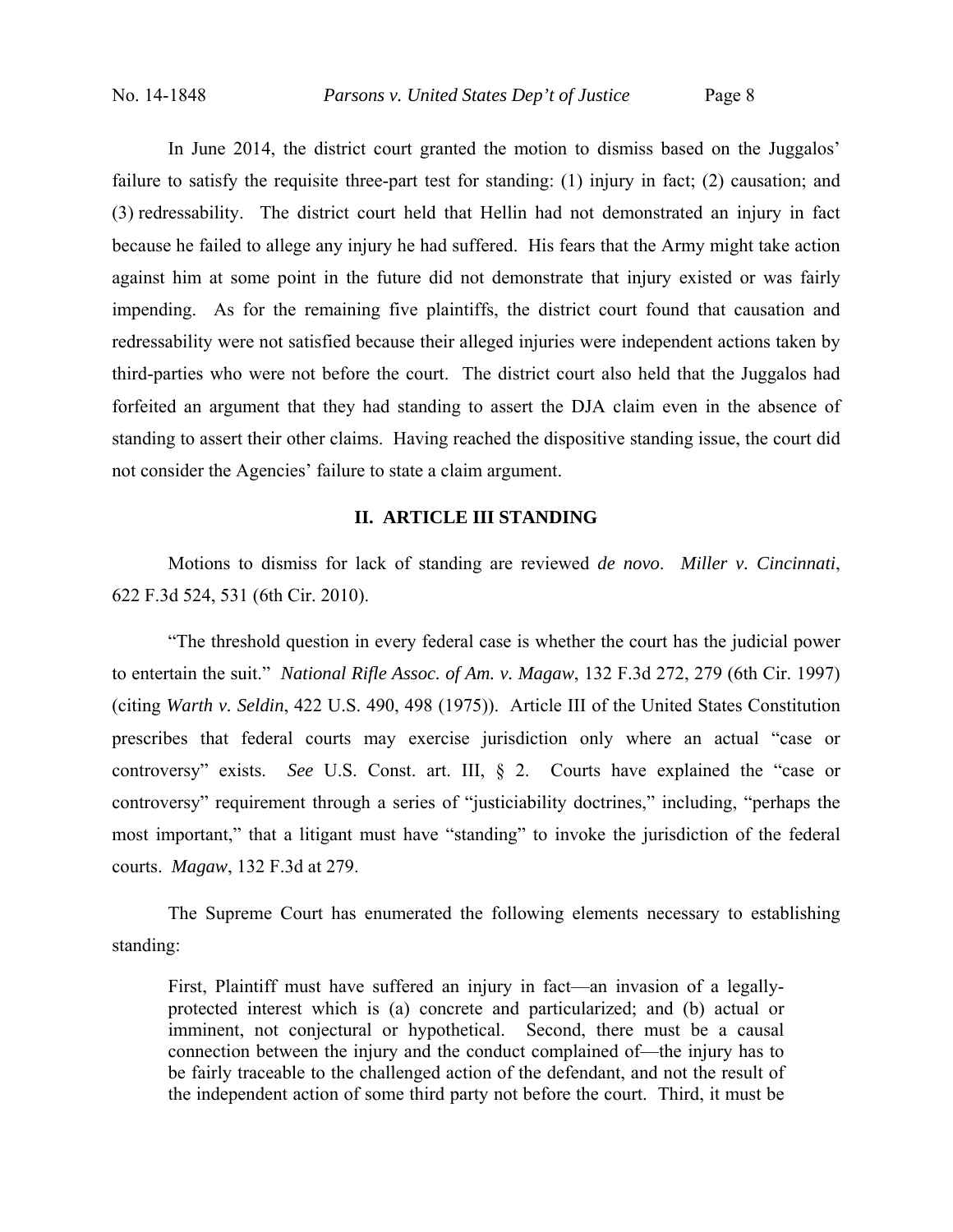likely, as opposed to merely speculative, that the injury will be redressed by a favorable decision.

*Lujan v. Defenders of Wildlife*, 504 U.S. 555, 560-61 (1992) (internal citations and quotations omitted). The standing inquiry is particularly rigorous when reaching the merits of the dispute "would force [the Court] to decide whether an action taken by one of the other two branches of the Federal Government was unconstitutional." *Clapper v. Amnesty Intern. USA*, 133 S. Ct. 1138, 1147 (2013) (quoting *Raines v. Byrd*, 521 U.S. 811, 819-20 (1997)).

A plaintiff must have standing for each claim pursued in federal court. *Daimler Chrysler Corp. v. Cuno*, 547 U.S. 332, 352 (2006). However, only one plaintiff needs to have standing in order for the suit to move forward. *See Horne v. Flores*, 557 U.S. 433, 446-47 (2009) ("[T]he critical question is whether at least one petitioner has alleged such a personal stake in the outcome of the controversy as to warrant his invocation of federal-court jurisdiction."); *Massachusetts v. EPA*, 549 U.S. 497, 518 (2007).

"For purposes of ruling on a motion to dismiss for want of standing, both the trial and reviewing courts must accept as true all material allegations of the complaint, and must construe the complaint in favor of the complaining party." *Warth v. Seldin*, 422 U.S. 490, 501 (1975). "The party invoking federal jurisdiction bears the burden of establishing these elements." *Defenders of Wildlife*, 504 U.S. at 561; *accord Kardules v. City of Columbus*, 95 F.3d 1335, 1346 (6th Cir. 1996).

## **A. Injury in Fact**

The injury prong of the standing doctrine requires that the harm be actual or imminent. In other words, the harm must have already occurred or it must be likely to occur "imminently." *Defenders of Wildlife*, 504 U.S. at 560. "Imminent" in this context is defined as "certainly impending," in contradistinction to "allegations of possible future injury." *Clapper*, 133 S. Ct. at 1147. "At the pleading stage, general factual allegations of injury resulting from the defendant's conduct may suffice, for on a motion to dismiss we presume that general allegations embrace those specific facts that are necessary to support the claim." *Defenders of Wildlife*, 504 U.S. at 561 (quoting *Lujan v. National Wildlife Federation*, 497 U.S. 871, 889 (1990)). Moreover, the injury must be to a legally cognizable right. *McConnell v. FEC*, 540 U.S. 93 (2003) (overruled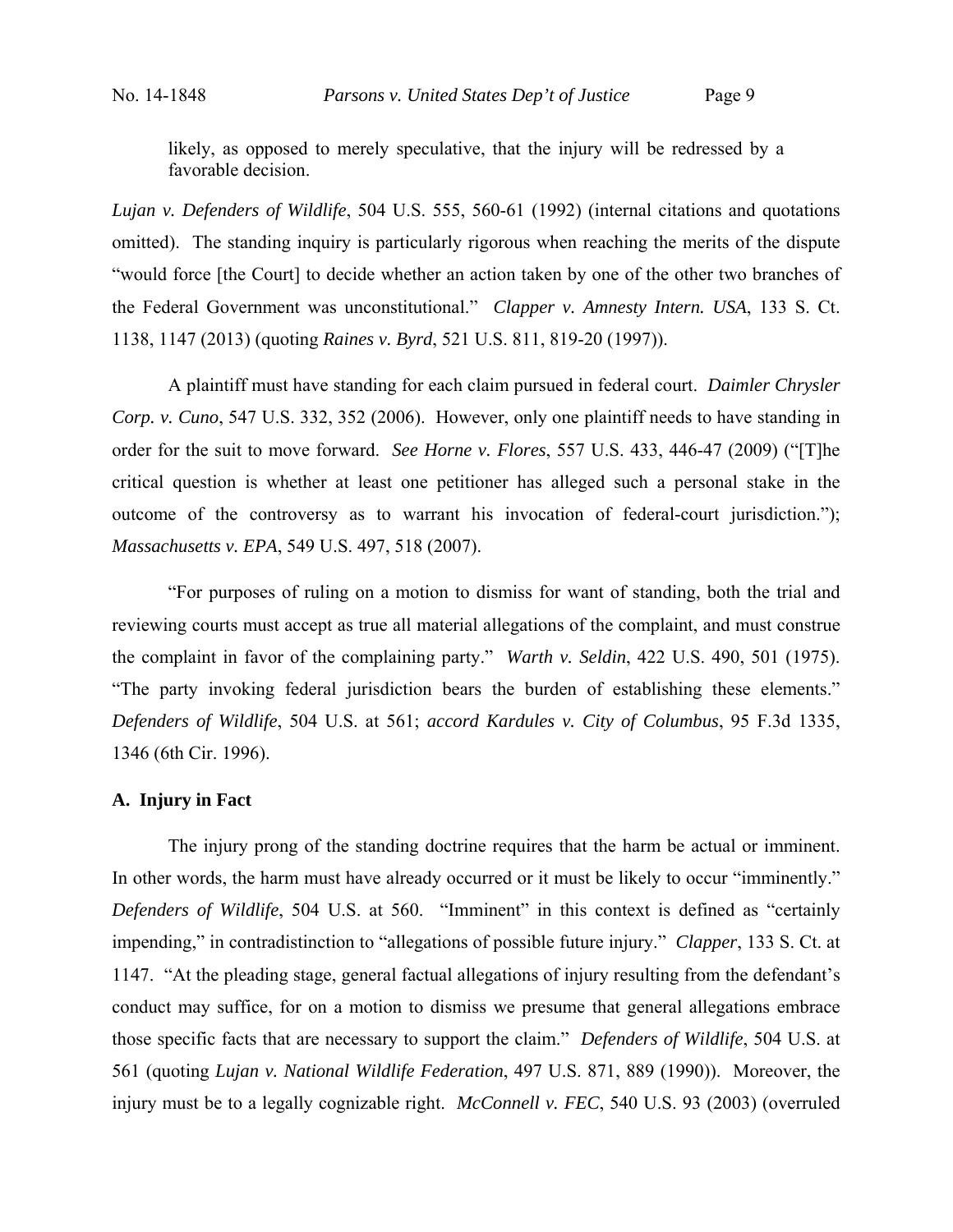on other grounds); *Citizens United v. FEC*, 558 U.S. 310 (2010); *Diamond v. Charles*, 476 U.S. 54, 64 (1986).

The Juggalos claim the following injuries resulted from the 2011 NGIC Report: chilling effects on their freedoms of speech and association; stigmatic reputational injury; and various harms inflicted by third-party law enforcement agencies, such as improper stops, detentions, interrogations, searches, denial of employment, and interference with contractual relations.

## **1. First Amendment & Due Process Claims (1-3)**

The Agencies assert that the alleged First Amendment and reputational injuries are too speculative and too generalized to establish an injury in fact.

To satisfy the injury in fact requirement on an allegation of chilled speech, the repercussions responsible for the chilling effect must be imminent. "Allegations of a subjective 'chill' are not an adequate substitute for a claim of specific present objective harm or a threat of specific future harm." *Laird v. Tatum*, 408 U.S. 1, 13-14 (1972).

Generally, standing is found based on First Amendment violations where the rule, policy or law in question has explicitly prohibited or proscribed conduct on the part of the plaintiff. *See*, *e.g.*, *Nat'l Right to Life PAC v. Connor*, 323 F.3d 684 (8th Cir. 2003) (Missouri election provisions required out-of-state committees to have an in-state treasurer and deposit account if annual spending exceeded \$1500); *Clapper*, 133 S. Ct. at 1153 (noting that case law does not "hold[] or even suggest[] that plaintiffs can establish standing simply by claiming that they experienced a 'chilling effect' that resulted from a governmental policy that does not regulate, constrain, or compel any action on their part"). Here, the 2011 NGTA Report does not "regulate, constrain, or compel any action" on the part of the plaintiffs. *Clapper*, 133 S. Ct. at 1153. The chilling effect alone, therefore, does not constitute an injury in fact. *See Morrison v. Bd. of Educ.*, 521 F.3d 602, 609-610 (6th Cir. 2008) ("First Amendment chill typically constitutes the 'reason why the governmental imposition is invalid rather than the harm which entitles a party to challenge it.'") (quoting *Adult Video Assoc. v. Dep't of Justice*, 71 F.3d 563, 566 (6th Cir. 1995)).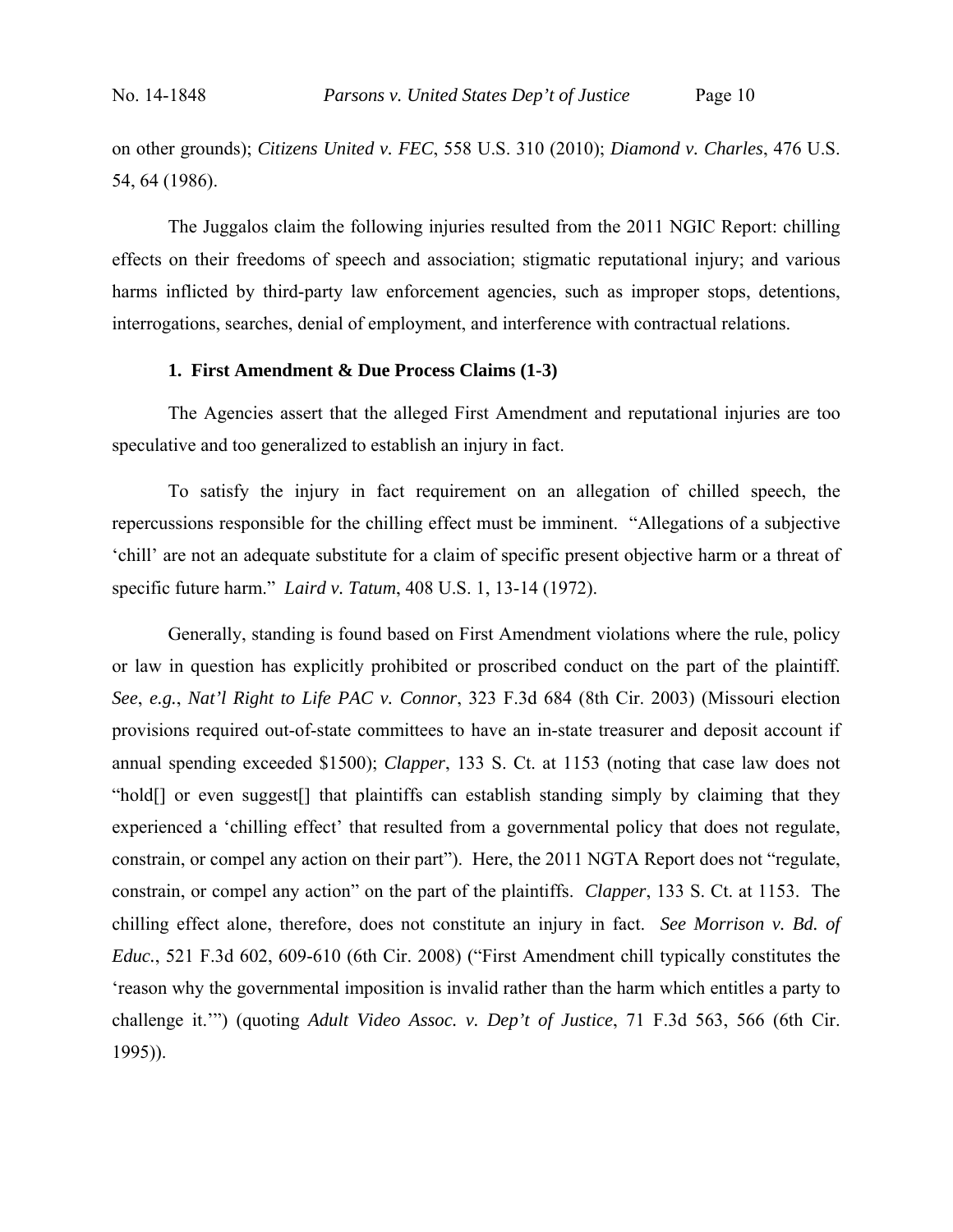Reputational injury, on the other hand, is sufficient to establish an injury in fact. *Meese v. Keene*, 481 U.S. 465, 473-76 (1987) (exhibitor of foreign films had standing to challenge the DOJ's label of certain films as "political propaganda"); *Turkish Coal. Of Am., Inc. v. Bruininks*, 678 F.3d 617, 622-23 (8th Cir. 2012) (cognizable injury to reputation pled resulting from defendant labeling plaintiff's website "unreliable"); *NCAA v. Governor of N.J.*, 730 F.3d 208, 220-22 (3d Cir. 2013) (injury in fact requirement satisfied by evidence that sports leagues' reputations would be harmed by legalized gambling on games); *Foretich v. U.S.*, 351 F.3d 1198, 1213 (D.C. Cir. 2003) ("Case law is clear that where reputational injury derives directly from an unexpired and unretracted government action, that injury satisfies the requirements of Article III standing to challenge the action."). Specifically, where claims of a chilling effect are accompanied by concrete allegations of reputational harm, the plaintiff has shown injury in fact. *Meese*, 481 U.S. at 473-75. In *Meese*, the Supreme Court noted that the plaintiff would not have had standing had he merely alleged a chilling effect, but by introducing affidavits stating that his reputation would suffer if he showed films designated by the government as "political propaganda," plaintiff cleared the injury in fact hurdle. *Id*. at 473-74. *Cf. Laird*, 408 U.S. at 10- 11 (rejecting argument that the plaintiffs' First Amendment rights were being "chilled by the mere existence, *without more*, of [the Army's] investigative and data-gathering activity") (emphasis added).

The Juggalos' allegations that their First Amendment rights are being chilled are accompanied by allegations of concrete reputational injuries resulting in allegedly improper stops, detentions, interrogations, searches, denial of employment, and interference with contractual relations. Stigmatization also constitutes an injury in fact for standing purposes. *Heckler v. Matthews*, 465 U.S. 728, 739-40 (1984). As required, these reputational injuries are cognizable claims under First Amendment and due process causes of action. *Meese*, 481 U.S. at 473-74; *see Paul v. Davis*, 424 U.S. 693, 710 (1976) (where reputational injury is accompanied by concrete harm, such as termination of employment, cognizable claim under Due Process Clause exists). For the reasons stated above, the injury in fact requirement was satisfied as to the First Amendment and due process claims.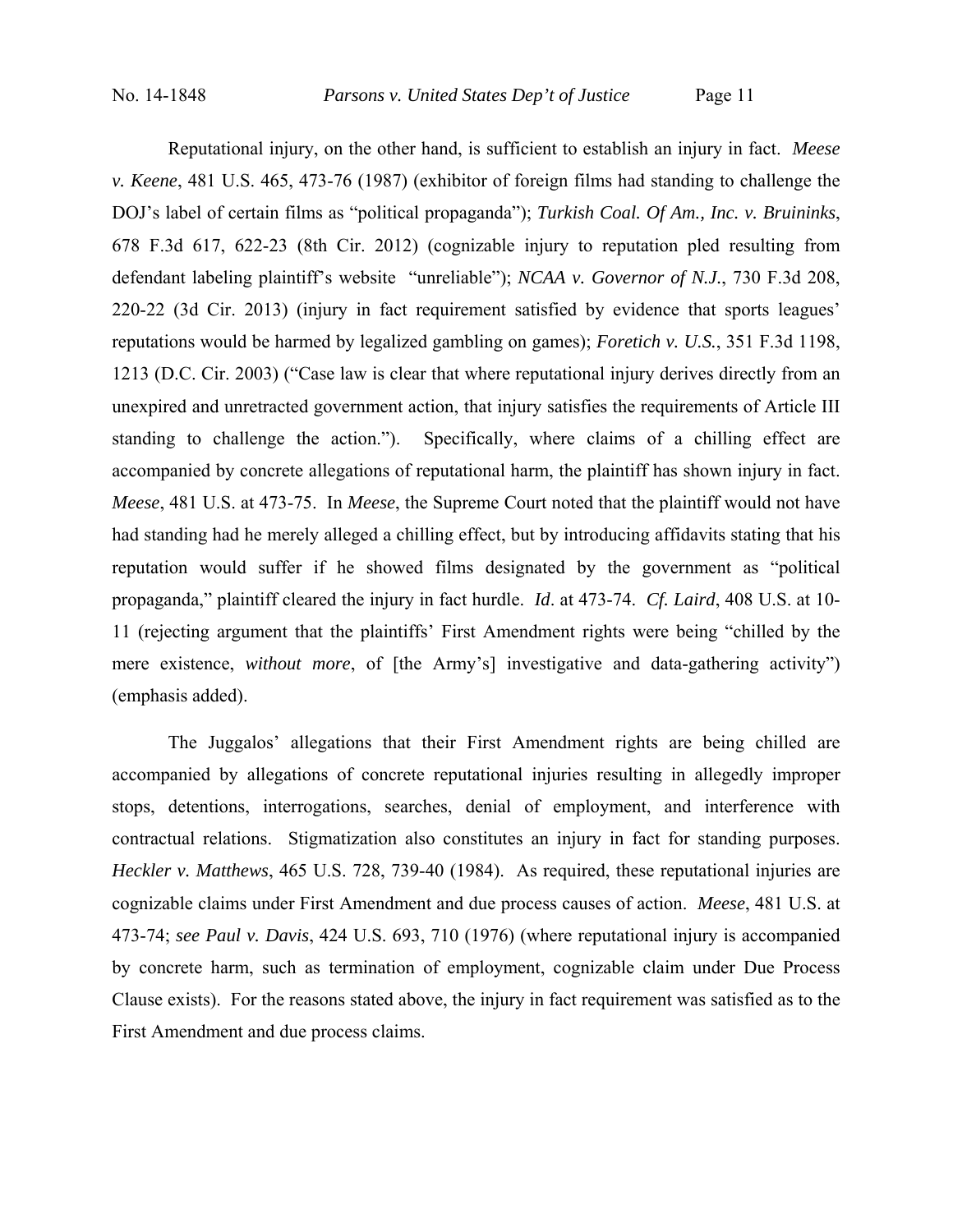## **2. Procedural Claims (4-5)**

Claims for violations of procedural rights are treated uniquely under the standing inquiry. "The person who has been accorded a procedural right to protect his concrete interests can assert that right without meeting all the normal standards for redressability and immediacy." *Defenders of Wildlife*, 504 U.S. at 572, n.7; *accord Wright v. O'Day*, 706 F.3d 769, 771-72 (6th Cir. 2013); *Klein v. U.S. Dep't of Energy*, 753 F.3d 576, 579 (6th Cir. 2014). However, in order to sustain a claim for procedural injury for standing purposes, "the procedures in question [must be] designed to protect some threatened concrete interest of [plaintiff's] that is the ultimate basis of his standing." *Defenders of Wildlife*, 504 U.S. at 573, n.8. Additionally, the plaintiff must suffer a concrete injury as a result of the disregarded procedural requirement. *Wright*, 706 F.3d at 772. Consequently, the 2011 NGIC Report—the agency "action, finding or conclusion"—at issue here must be designed to protect some threatened concrete interest of plaintiffs, such that the alleged arbitrary, capricious and contrary to law nature of the report is personally injurious to them.

*Wright* is instructive on this point. We found that freedom from placement on a childabuser registry is a sufficiently concrete interest to establish standing on a procedural due process claim. 706 F.3d at 772. The Juggalos allege that they have suffered reputational injury and have been harassed, detained and otherwise mistreated by law enforcement officers as a result of the compilation of information and analyses on Juggalos contained within the 2011 NGIC Report. These alleged injuries are concrete and particular to the Appellant-Juggalos, rather than the general population of citizens suffering no adverse effects as a result of the inclusion of the Juggalo subsection. *Cf. Defenders of Wildlife*, 504 U.S. at 572 (no concrete or particular injury to plaintiffs with generalized grievance against statute); *Summers v. Earth Island Inst.*, 555 U.S. 488, 497 (2009) (no standing for environmental groups to challenge U.S. Forest Service regulation in absence of dispute over application of regulations). As in *Wright*, Appellant-Juggalos are the "object of the challenged action"—the placement of Juggalos in the 2011 NGIC Report. *Id.* Thus, their freedom from placement in the 2011 NGIC Report is a sufficiently concrete interest to establish a procedural injury in fact. We find the Juggalos have established an injury in fact on their procedural APA claims.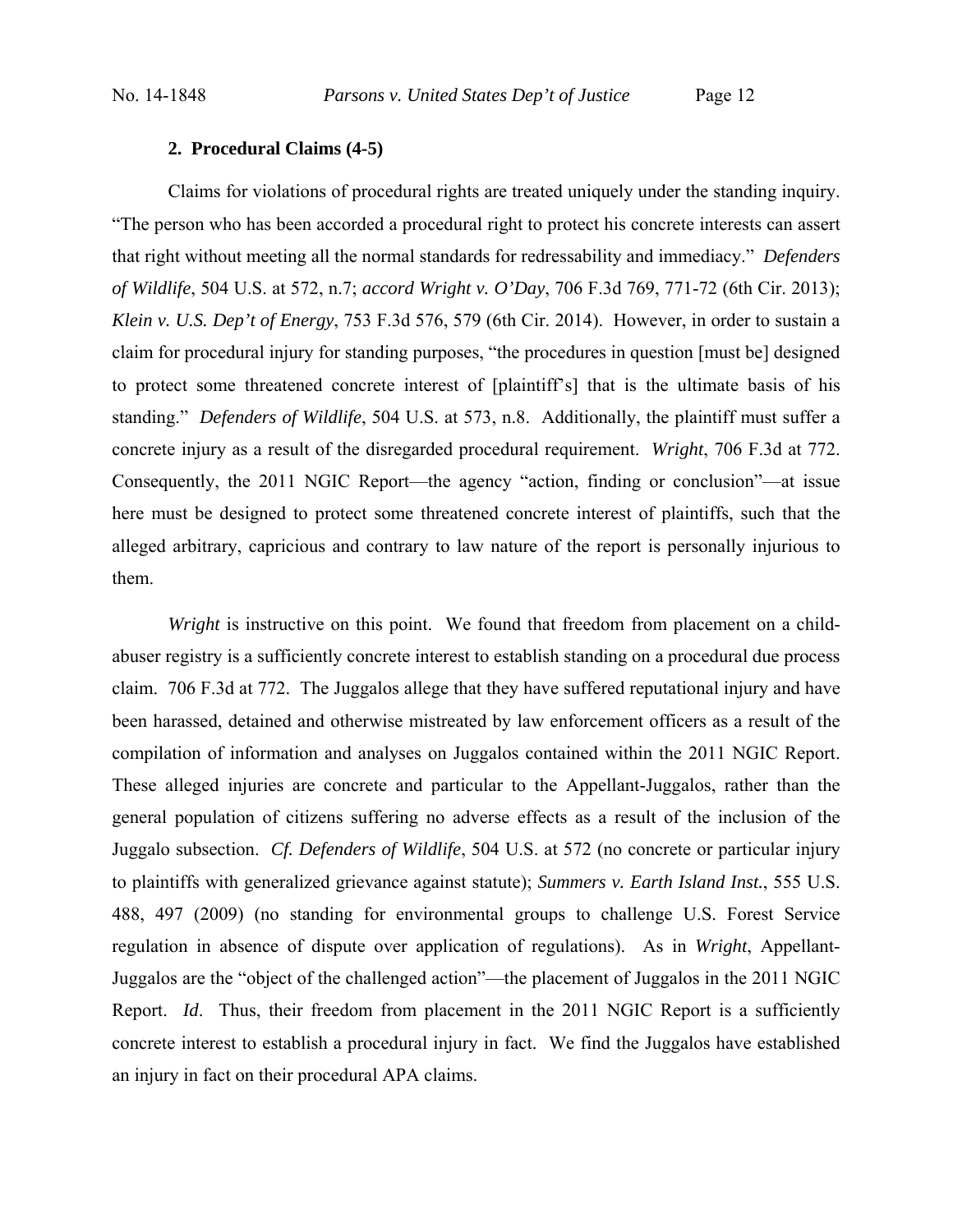## **B. Causation**

The second prong of the Article-III standing test requires the Juggalos to show that the injury "fairly can be traced to the challenged action." *Whitmore v. Arkansas*, 495 U.S. 149, 155 (1990); *Valley Forge Christian College v. Americans United for Separation of Church & State, Inc.*, 454 U.S. 464, 472 (1982). The causation need not be proximate. *Lexmark Int'l, Inc. v. Static Control Components, Inc.*, 134 S. Ct. 1377, 1391 n.6 (2014). To that end, the fact that an injury is indirect does not destroy standing as a matter of course. *See United States v. Students Challenging Regulatory Agency Procedures (SCRAP)*, 412 U.S. 669, 689 (1973) (indirect "attenuated line of causation to the eventual injury" was sufficient to satisfy standing requirements at the pleading stage). A defendant's actions may have directly affected someone other than the plaintiff. *Bennett v. Spear*, 520 U.S. 154, 169 (1997); *Meese*, 481 U.S. at 472-77. However, the Supreme Court has cautioned that standing, albeit not precluded, is generally more difficult to establish when the injury is indirect. *Summers*, 555 U.S. at 493; *Allen*, 468 U.S. at 751.

The district court found that the Juggalos failed to demonstrate causation because the third-party law enforcement officials exercised independent judgment in committing the alleged injuries. (R. 29, at 9-12). The district court relied on *Defenders of Wildlife* and *Clapper* in drawing its conclusion. (*Id*). Both are distinguishable.

In *Defenders of Wildlife*, the Supreme Court did not hold that the plaintiffs failed to satisfy the causation element of standing—only that the plaintiffs failed to satisfy injury and redressability. 504 U.S. at 562. ("Respondents had not made the requisite demonstration of (at least) injury and redressability."). While the Court did enumerate a heightened standard for demonstrating causation in the case of indirect injury caused by a third party, it makes clear that such a standard is satisfied where the plaintiff was able to "adduce facts showing that [the thirdparty's] choices have been or will be made in such manner as to produce causation and permit redressability of injury." *Id*. Here, the Juggalos alleged facts demonstrating that their injuries were caused, at least in part, by the Agencies' actions in publishing the 2011 NGTA Report:

> • Parsons alleged that the Tennessee State Trooper who stopped, detained and searched Parsons indicated that he considered Juggalos to be a criminal gang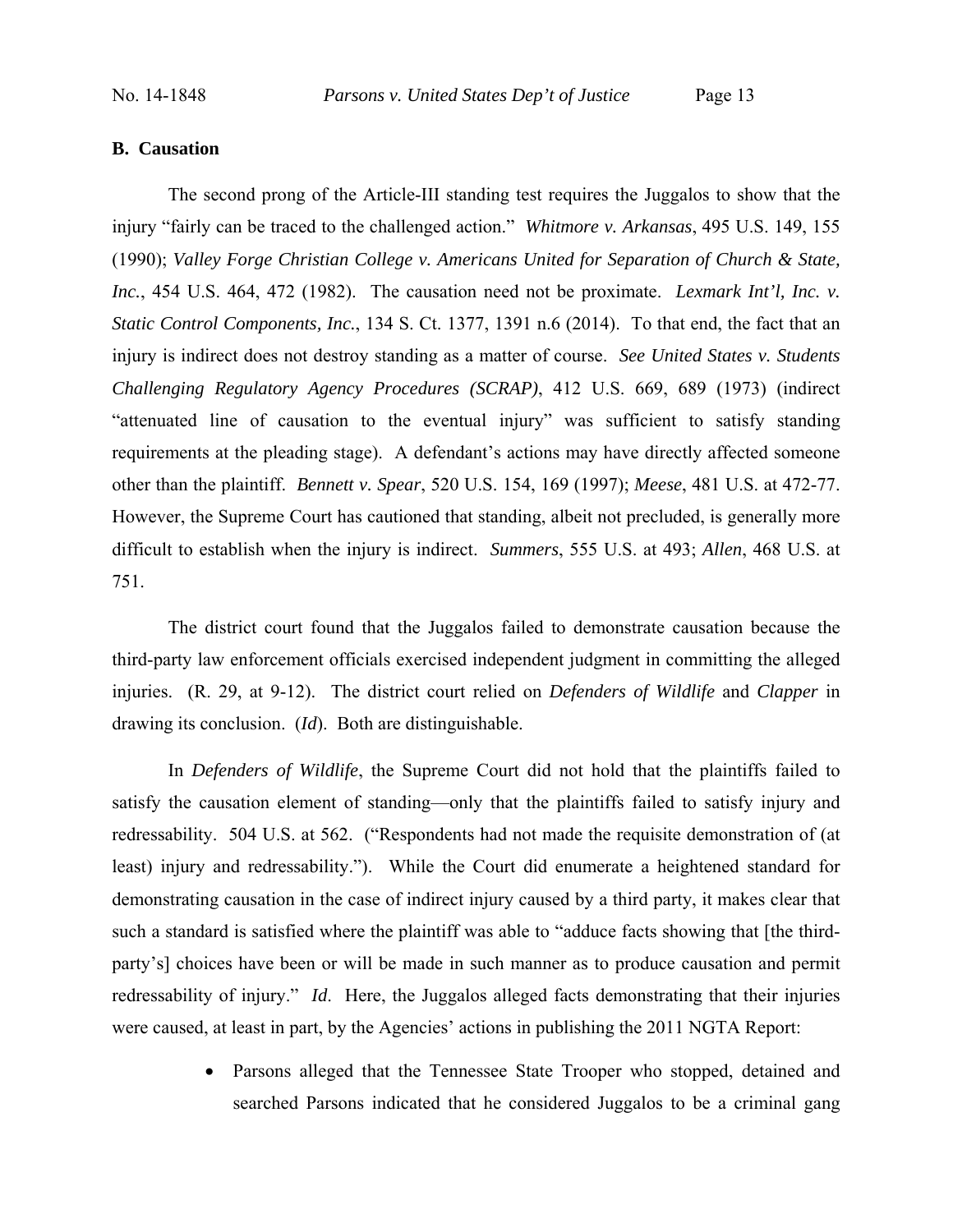based on the DOJ's designation and that he had stopped Parsons for an inspection because of the hatchetman logo on Parsons' truck. (R. 1 ¶ 39).

- Gandy alleged that an Army Recruiting Sergeant told Gandy that Juggalos were a prohibited criminal gang based on the DOJ's Juggalo gang designation and, therefore, the Sergeant considered Gandy's tattoos to be gang-related. (*Id*. ¶ 81).
- When asking the Royal Oak Music Theater to cancel Bruce and Utsler's Hallowicked concert, the Royal Oak Police Department cited the federal Juggalo designation. (*Id*. ¶ 99).

This panel must accept as true these material allegations. The Juggalos' allegations link the 2011 NGTA Report to their injuries by stating that the law enforcement officials themselves acknowledged that the DOJ gang designation had caused them to take the actions in question. At this initial stage of the case, the Juggalos' allegations must suffice. *See Lambert v. Hartman*, 517 F.3d 433, 435-38 (6th Cir. 2008). Should the case proceed to discovery, the Agencies would have the opportunity to factually challenge the allegations.

In support of its finding that causation is broken by the independent law enforcement officers' voluntary conduct, the district court noted that the Agencies did not direct the thirdparty law enforcement entities to stop, detain and question Plaintiffs, or to cancel the Hallowicked concert. (R. 29, at 10-11). *See City of Detroit v. Secretary of Commerce*, 4 F.3d 1367, 1373 (6th Cir. 1993) (no causation due to "an independent act breaking the chain of causation between the challenged actions … and the injury to plaintiffs"). But, it is still possible to motivate harmful conduct without giving a direct order to engage in said conduct. The Juggalos allege that the injurious third-party actions were motivated by the DOJ gang designation. In the nebulous land of "fairly traceable," where causation means more than speculative but less than but-for, the allegation that a defendant's conduct was a motivating factor in the third party's injurious actions satisfies the requisite standard.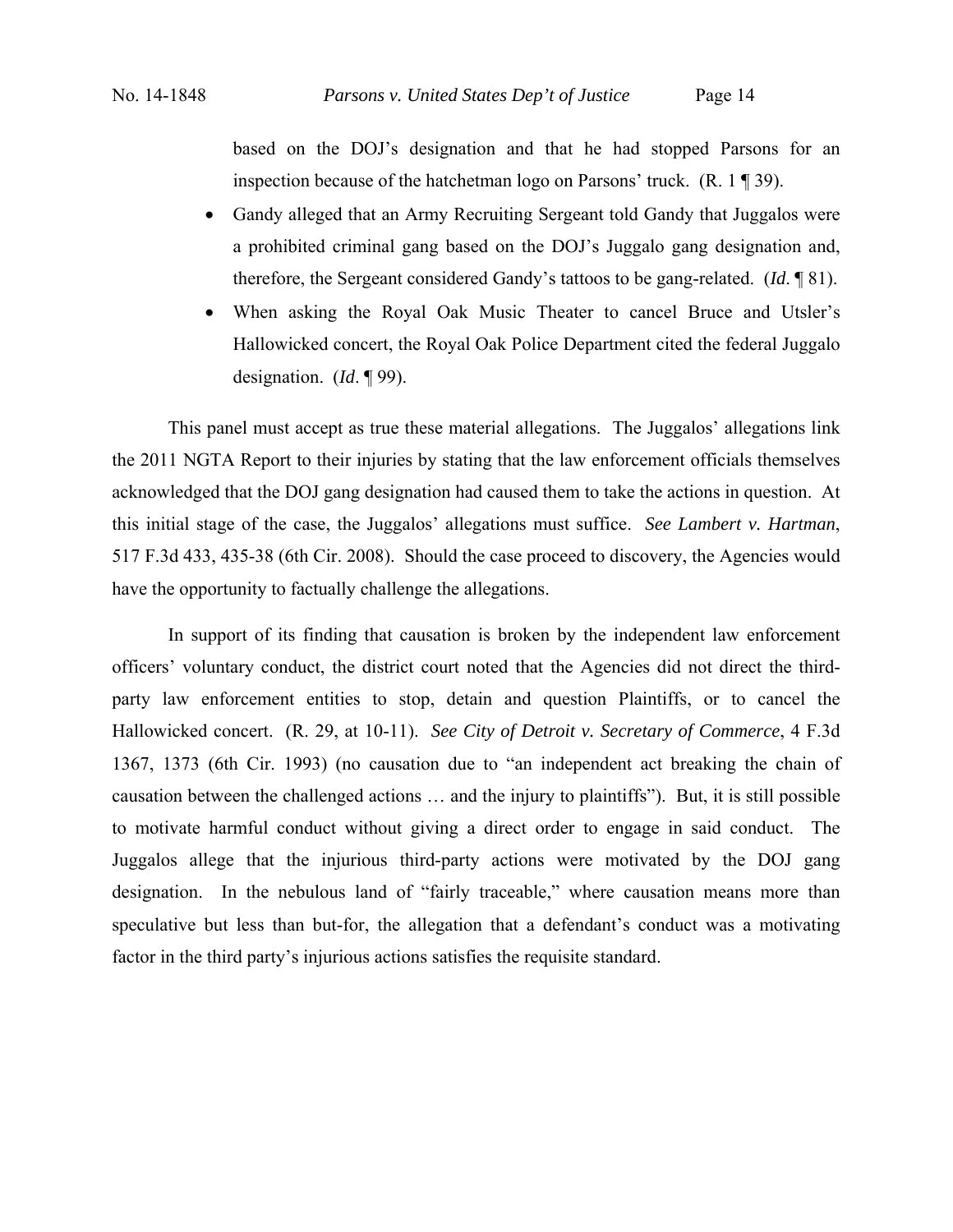The district court also noted that the 2011 NGTA Report relied in part on individual States' designations of Juggalos as a gang,<sup>2</sup> "further complicating Plaintiff Bradley's theory of causation." (R. 29, at 10; *see also* 2011 National Gang Threat Assessment, at 22). However, courts have held that the fact that a defendant was one of multiple contributors to a plaintiff's injuries does not defeat causation. *Connecticut v. American Elec. Power Co., Inc.*, 582 F.3d 309, 345-47 (2d Cir. 2009), *rev'd on other grounds*, 131 S. Ct. 2527 (2011); *Libertarian Party of Va. v. Judd*, 718, F.3d 308, 316 (4th Cir. 2013) (causation is satisfied if witness residency requirement for gathering signatures on petitions was partially responsible for frustrating plaintiff's First Amendment rights, even where unrelated knee injury would also have hindered assertion of rights); *Barnum Timber Co. v. EPA*, 633 F.3d 894, 901 (9th Cir. 2011) (causation satisfied where defendant's listing of plaintiff's property as "impaired water body" may have only been one contributing factor to decreasing property value). In *American Elec. Power Co.*, the Second Circuit held that injuries were fairly traceable to the defendants' carbon dioxide emissions, even though third parties not before the court had also emitted carbon dioxide contributing to the plaintiffs' alleged injuries. 582 F.3d at 345-47. The Supreme Court affirmed the Second Circuit's exercise of jurisdiction in a divided opinion. Four Justices concluded that at least some plaintiffs had standing and four concluded that none had standing, with Justice Sotomayor taking no part in the decision. *Id*.

Resolution of this issue is not necessary in this case. The injuries alleged all occurred within law enforcement jurisdictions having ready access to the challenged report. Several occurred in states which had not previously designated the Juggalos as a gang. In these circumstances, we need not definitively address the multiple causation issue.

The Agencies' arguments on causation are also unavailing. The Agencies claim that the Juggalos fail to satisfy the pleading standards with respect to their allegations that the thirdparties relied on the 2011 NGIC Report in improperly detaining, searching and otherwise mistreating the Juggalos. (Appellees Br. at 20-22). However, the test for standing is not whether the Juggalos met *Ashcroft v. Iqbal*, 556 U.S. 662 (2009) and *Bell Atlantic Corp. v. Twombly*,

**<sup>2</sup>** <sup>2</sup>The district court noted that the 2011 NGTA Report relied on the State of California's designation of the Juggalos as a gang. (R. 29, at 10). The 2011 NGTA Report states that Arizona, California, Pennsylvania and Utah designate Juggalos as gangs. (Appellees Br., at A5).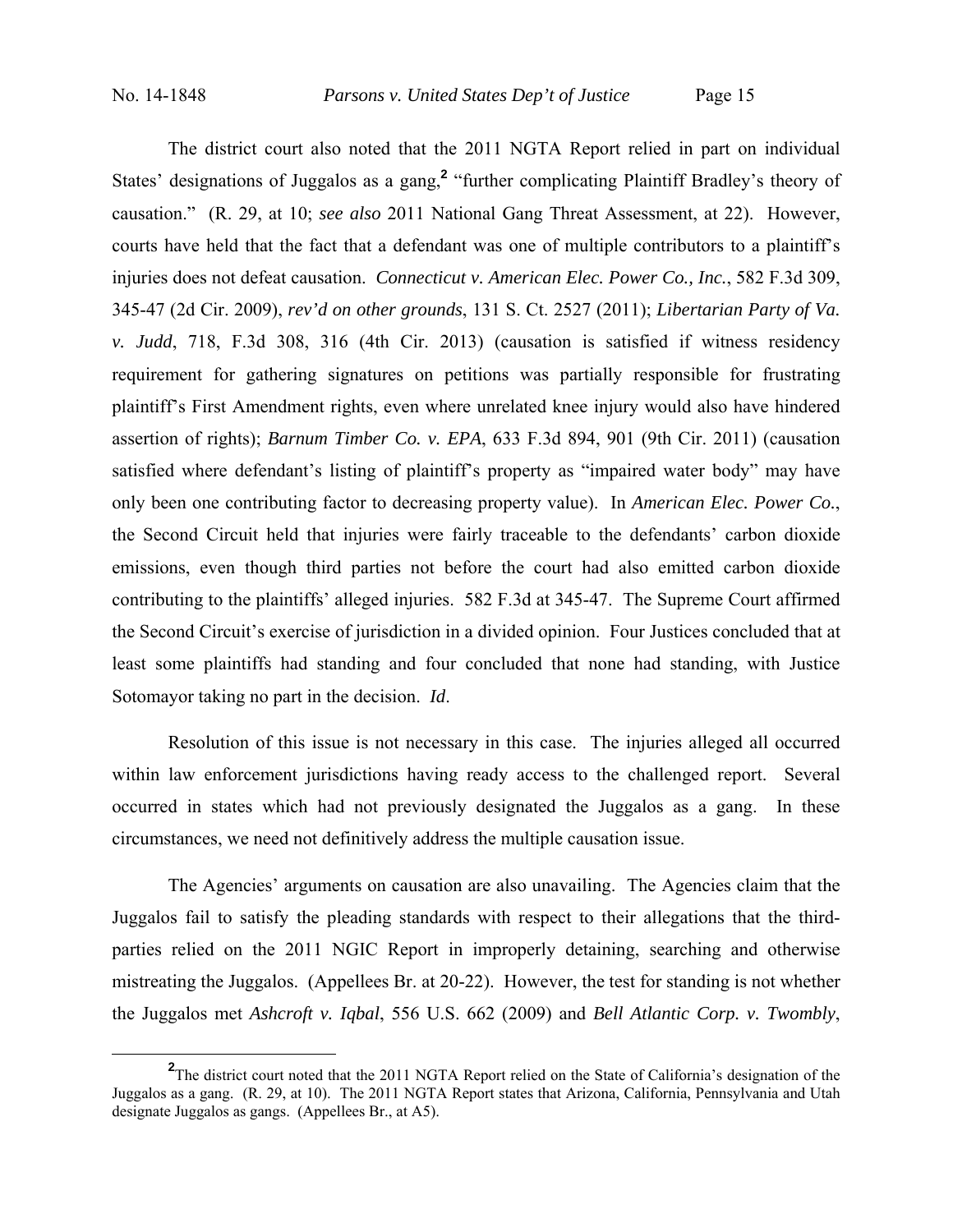550 U.S. 540 (2007) pleading requirements, but rather whether they have demonstrated their injuries to be fairly traceable to the Agencies' actions.**<sup>3</sup>** The Agencies seek to distinguish the cases relied upon by the Juggalos—*Lambert* and *Foretich*—through the level of detail provided in the plaintiffs' allegations pertaining to causation. Of course, causation to support standing is not synonymous with causation sufficient to support a claim. Nonetheless, the question of whether the causal nexus has been pled with particularity is not the question we now address. The Juggalos' allegations, which we must credit at the motion to dismiss stage, satisfy the fairly traceable requirement.

The Agencies also cite *Clapper*, in which the Supreme Court found that the plaintiffs' claimed injuries and causation theories were too speculative to establish an injury in fact that was fairly traceable to the defendants. 133 S. Ct. at 1150. We note that *Clapper* was dismissed for lack of standing at the summary judgment stage. The burden on the plaintiffs was therefore significantly higher—they could not rest on "mere allegations" but had to "set forth by affidavit or other evidence specific facts" demonstrating their injuries and causation. *Defenders of Wildlife*, 504 U.S. at 561. In this case, the Juggalos need only allege facts adducing that their injuries are fairly traceable to the Agencies' actions. Parsons, Gandy, Bruce and Utsler have done so with their allegations that law enforcement officers communicated the motivation behind their actions to be the DOJ's Juggalo gang designation.

### **C. Redressability**

The third prong of the Article III standing test is redressability, i.e. the relief the plaintiff is seeking must provide redress for the injury. An injury is redressable if a court order can provide "substantial and meaningful relief." *Larson v. Valente*, 456 U.S. 228, 243 (1982). "[A] plaintiff satisfies the redressability requirement when he shows that a favorable decision will relieve a discrete injury to himself. He need not show that a favorable decision will relieve his *every* injury." *Id*. at 244 n.15; *accord*. *Massachusetts v. EPA*, 549 U.S. 497, 525 (2007). The relevant standard is likelihood—whether it is "likely, as opposed to merely speculative, that the

**<sup>3</sup>** <sup>3</sup>The Agencies raised 12(b)(6) arguments in their initial Motion to Dismiss before the district court. (R. 20, at 19-30). Because the lower court dismissed the action for lack of standing, it did not proceed to consider whether the Juggalos failed to state a claim. Neither party raised the 12(b)(6) arguments before this panel, with the exception of the Agencies' reference to pleading standards in their argument against causation.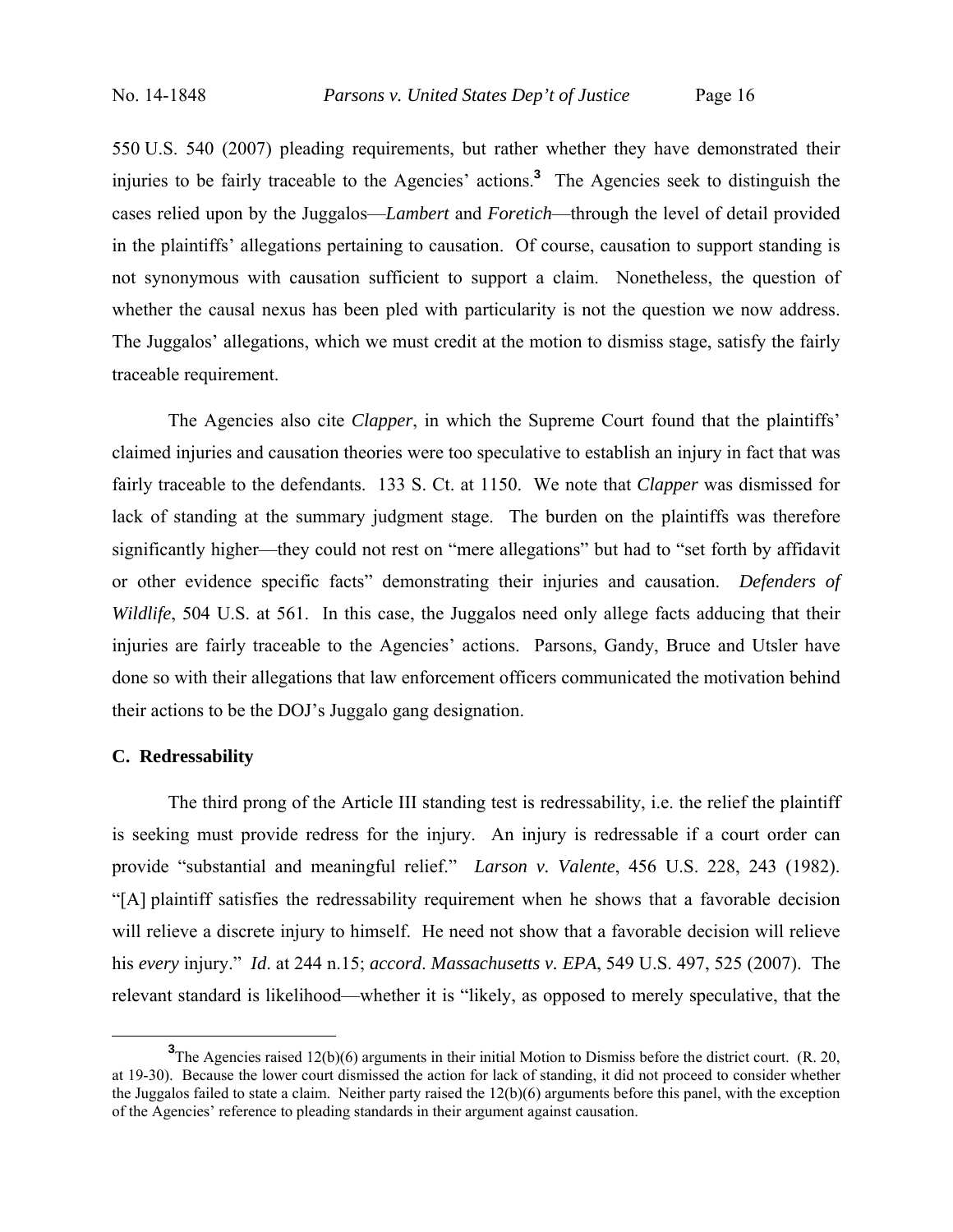injury will be redressed by a favorable decision." *Friends of the Earth, Inc. v. Laidlaw Environmental Services (TOC) Inc*., 528 U.S. 167, 181 (2000). Redressability is typically more difficult to establish where the prospective benefit to the plaintiff depends on the actions of independent actors. *See ASARCO, Inc. v. Kadish*, 490 U.S. 605, 615 (1989).

The Juggalos have requested several forms of relief, including, *inter alia*: (1) an order declaring the 2011 NGIC Report unlawful and setting it aside; (2) an order holding the classification of Juggalos by the DOJ, FBI or NGIC as a "criminal street gang" to be unlawful; (3) an order requiring the Agencies to expunge all criminal intelligence information regarding the Juggalos from NGIC's databases; (4) injunctive relief prohibiting the Agencies from investigating, collecting information regarding or reporting on the criminal activities of Juggalos; and (5) a declaration that the designation of Juggalos as a "gang" or "hybrid gang" is unconstitutional, pursuant to the First and Fifth Amendments. The Agencies assert that only the first form of relief is available under the APA or the DJA, but even the broader relief sought by the Juggalos would not redress their injuries because reporting by state and local law enforcement and other entities would likely perpetuate the alleged injuries. (Appellees Br., at 14).

 The Agencies argue that the alleged reputational harm and chilling effect would not be remedied by an order setting aside the 2011 NGIC Report because information about criminal activity performed by Juggalo subsets is available from a variety of other sources, including state and local law enforcement in the locations where the Juggalos were allegedly injured. (*Id*. at 21). In *Meese*, the defendant, the Attorney General, espoused an analogous argument—that enjoinment of the DOJ's label of certain films as "political propaganda" would not stem negative reaction to the plaintiff's exhibition of the films. 481 U.S. at 476-77. The Supreme Court disagreed, articulating that the harm to plaintiff occurred because "the Department of Justice has placed the legitimate force of its criminal enforcement powers behind the label of 'political propaganda.'" *Id*. at 477. The Juggalos in this case also suffer alleged harm due to the force of a DOJ informational label. While the 2011 NGIC Report is not the designation itself, it reflects the designation and includes an analytical component of the criminal activity performed by Juggalo subsets, classifying the activity as gang-like. As in *Meese*, "[a] judgment declaring the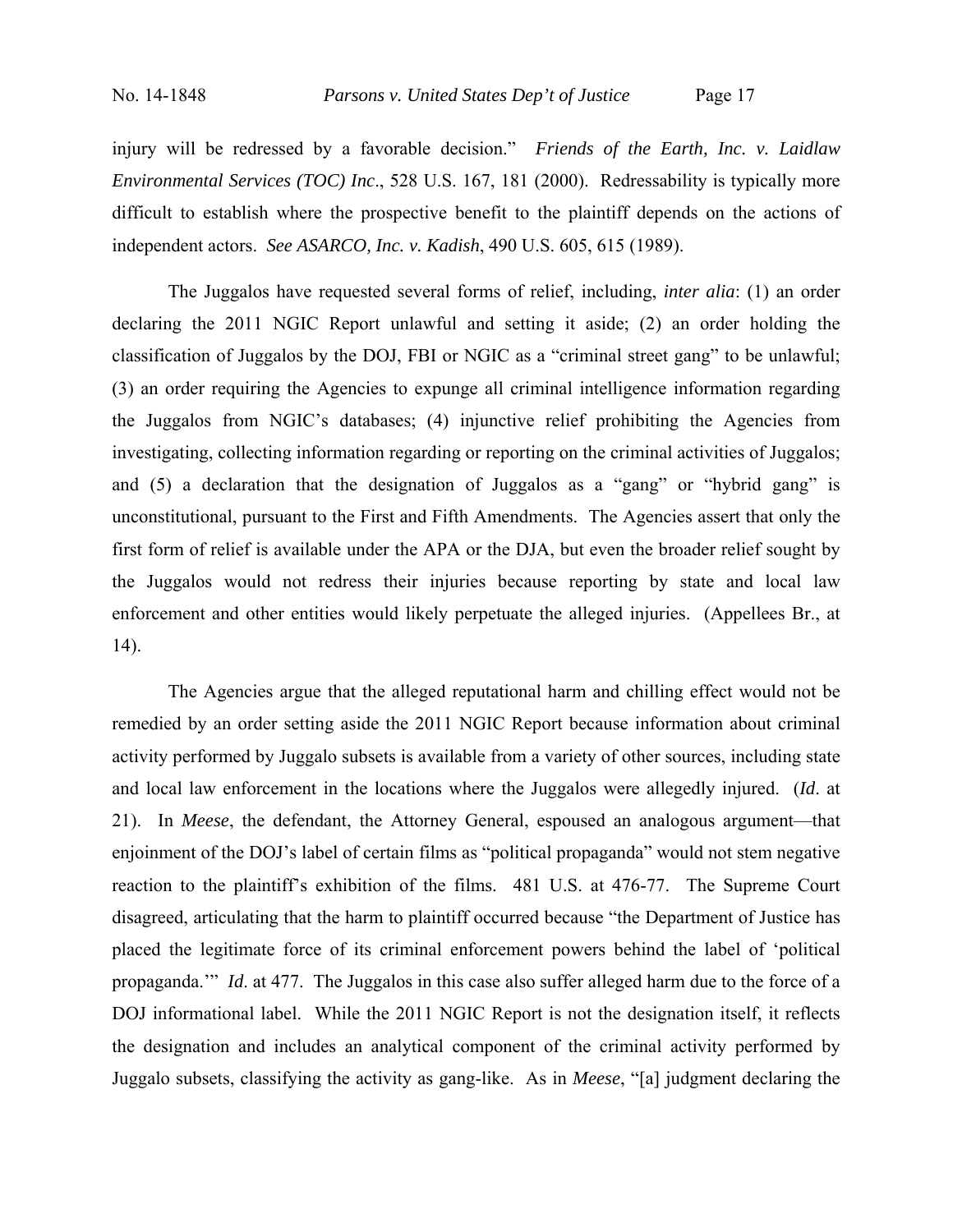[action in question] unconstitutional would eliminate the need to choose between [First Amendment-protected activity] and incurring the risk that public perception of this criminal enforcement scheme will harm appellee's reputation." *Id*.

 The Agencies also assert that an order declaring the 2011 NGIC Report unconstitutional would not alleviate the alleged harm entirely because the information on Juggalo activity is available through the aforementioned alternate channels. But it need not be likely that the harm will be *entirely* redressed, as partial redress can also satisfy the standing requirement. *See Meese*, 481 U.S. at 476 ("enjoining the application of the words 'political propoganda' to the films would at least partially redress the reputational injury of which appellee complains"); *Laidlaw*, 528 U.S. at 185 (finding civil penalties sufficient to satisfy redressability noting that they have at least "*some* deterrent effect") (emphasis added). "It can scarcely be doubted that, for a plaintiff who is injured or faces the threat of future injury due to illegal conduct ongoing at the time of a suit, a sanction that effectively abates that conduct and prevents its recurrence provides a form of redress." *Laidlaw*, 528 U.S. at 185-86. An order declaring the 2011 NGIC Report unconstitutional and setting it aside would abate the reflection of Juggalo criminal activity as gang or gang-like by the Agencies. *Lambert* further buttresses this conclusion. 517 F.3d at 438. The court held that Lambert had standing if she could likely show that the relief she was requesting "would not only combat future risk, but would also help to redress the past . . . injury that she has suffered." *Id*. The declaration the Juggalos seek would likely combat at least some future risk that they would be subjected to reputational harm and chill due to the force of the DOJ's criminal gang or gang-like designation.

 The Agencies point to *Raisins Landscape & Assoc., Inc. v. Michigan Department of Transportation* as supportive of their argument that the Juggalos fail to satisfy redressability. 528 F. App'x 441 (6th Cir. 2013). In *Raisins*, the plaintiff-landscaping corporation filed a complaint with the Michigan Department of Transportation (the "Department"), alleging that prime contractors who were hired by the Department and subsequently hired the plaintiff as a subcontractor failed to pay the plaintiff for duly completed work. We held that the plaintiff did not have standing to pursue the claims, in part, because of a lack of redressability. The plaintiff had not shown that it was likely that "a prime contractor would pay its debts even if sanctioned,"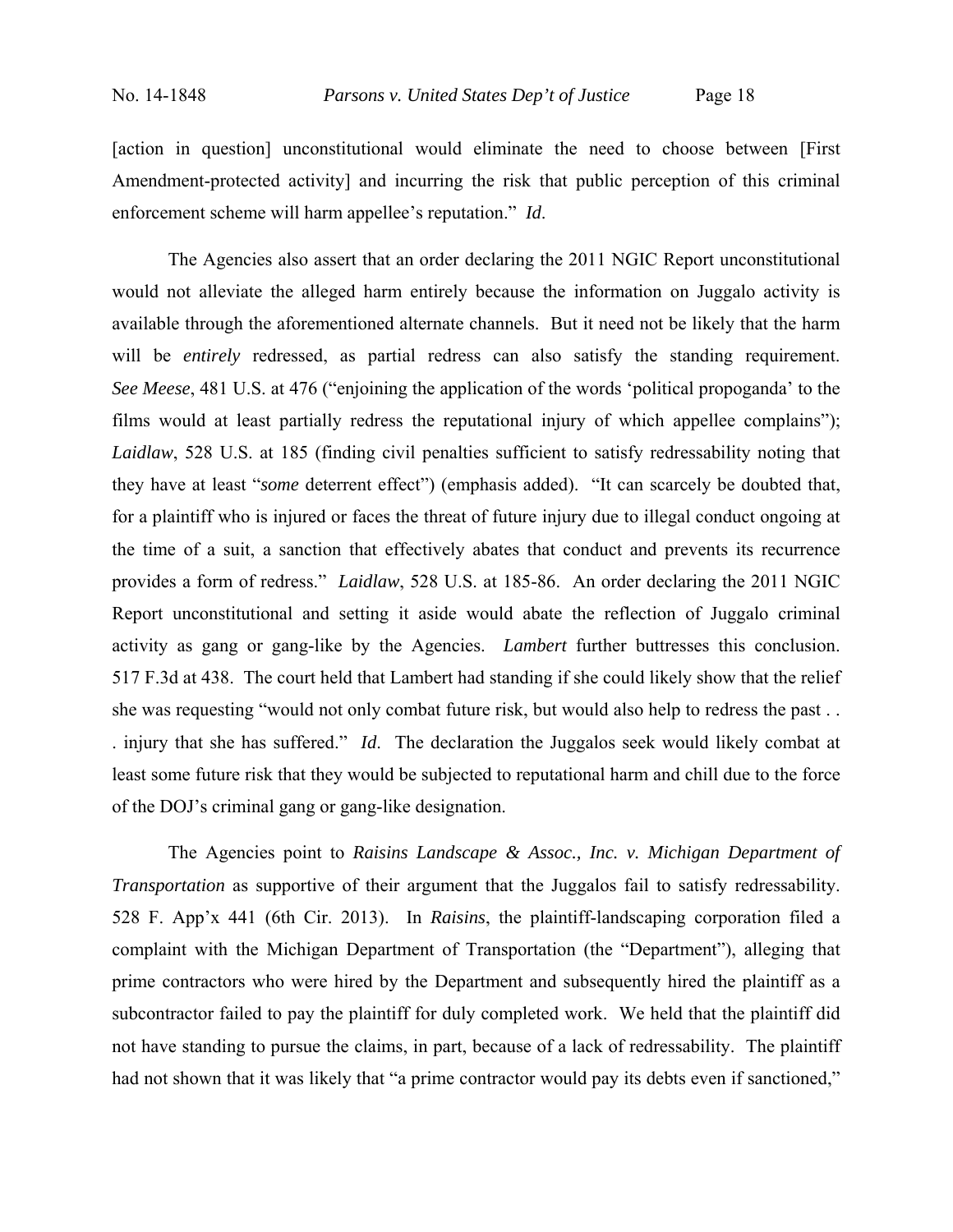the court explained. *Id*. at 445. While we cannot be certain whether and how the declaration sought by the Juggalos will affect third-party law enforcement officers, it is reasonable to assume a likelihood that the injury would be partially redressed where, as here, the Juggalos have alleged that the law enforcement officers violated their rights because of the 2011 NGIC Report. *See Foretich*, 351 F.3d at 1215 ("[s]uch a declaration will remove the imprimatur of government authority" from the 2011 NGIC Report).

 The Agencies assert that "it is entirely conjectural whether the nonagency activity that affects respondents will be altered or affected by the agency activity they seek to achieve." *Defenders of Wildlife*, 504 U.S. at 571. The "action agencies" here cannot be required to cease their behavior towards the Juggalos as they "are not directly bound as parties to the suit and otherwise not indirectly bound" because the 2011 NGIC Report does not prescribe regulations for conduct towards so-identified gangs. *Id*. at 596 (Blackmum, J., dissenting) (summarizing majority opinion rationale for finding lack of redressability). But the same rationale for why a non-prescriptive report can satisfy causation for the purposes of standing applies to redressability. The Juggalos sufficiently allege that the reputational harm and chill was caused by the 2011 NGIC Report and under *Meese*, where reputational harm and chill will likely be alleviated by the relief sought, redressability exists. We emphasize that our conclusion is based upon the allegations made in the Complaint. We express no opinion as to the 12(b)(6) motion to dismiss or the merits of the case.

## **III. DECLARATORY JUDGMENT ACT CLAIM**

 The Juggalos argue that they did not forfeit standing to assert their DJA claim even in the absence of standing to assert their other claims. In their Motion to Dismiss before the lower court, the Agencies argued that the statute does not provide a basis for jurisdiction and therefore the Juggalos' DJA allegations could not survive as an independent claim. (R. 20, at 5 n.1). The Juggalos assert that the DJA solely provides a form of relief, while jurisdiction comes from the underlying constitutional issues presented in the claim. The Juggalos also assert that this argument was not waived because it was both included in their opposition memorandum to the Agencies' Motion to Dismiss and raised during oral argument. (Appellants Br., at 17). On appeal, the Agencies fail to argue that the DJA claim may not survive. The Juggalos asserted in